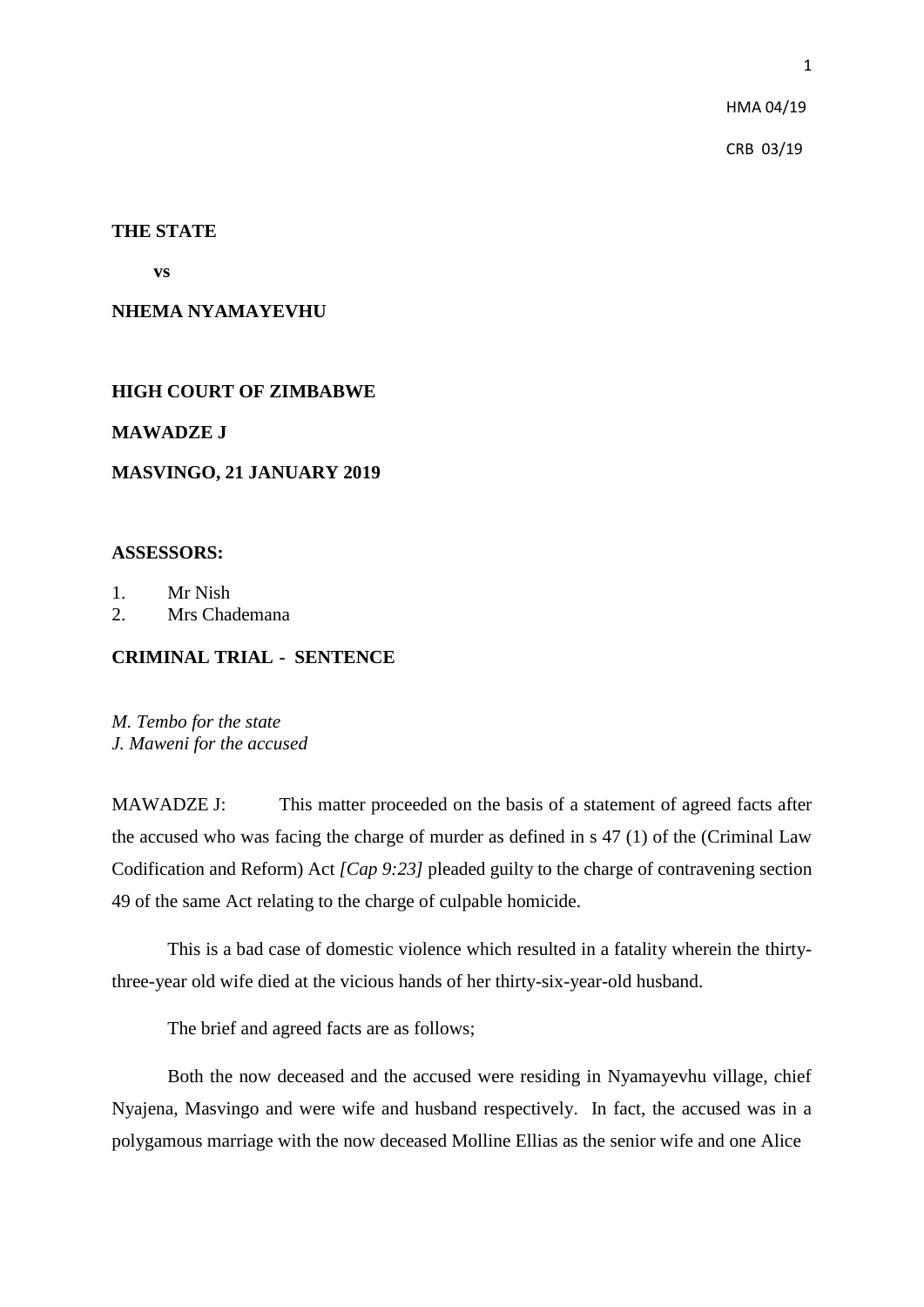Ellias as the junior wife. Each of the wives has three minor children born out of the marriage. They all resided at the same homestead.

On 15 July 2018, the accused arrived home from a beer drink. He was confronted by the now deceased over the proceeds of a bovine accused had sold and squandered the money. The accused would have none of that inquiry and resorted to brutal violence. The accused proceeded to drag the now deceased from home. At some place away from the prying eyes of other family members the accused brutally assaulted the now deceased with switches. As a result, the now deceased sustained bruises on lower limbs and face, haematoma on left temporal area and bled from the left ear. Her neck was hypermobile as a result of assault.

The now deceased collapsed and accused called the junior wife Allice Ellias to ferry the now deceased back home. At home the accused tried to resuscitate the now deceased with the help of Allice Ellias to no avail. The now deceased passed on that same night and the accused fled from home only to be arrested some days after. As per the post mortem report, the now deceased died from the injuries inflicted upon her resulting in the head injury and fracture of the cervical spine.

Indeed, this is a borderline case between the offence of murder with constructive intent and that of culpable homicide.

In assessing the appropriate sentence, we have considered submissions made by both counsel.

In mitigation we have taken into account the accused's personal circumstances. As already pointed out the accused had two wives and six minor children. As he is unemployed the family survives on his manual labour and has no meaningful savings. As at now he only owns one donkey and a scotch cart. His family would be greatly prejudiced as a result of his incarceration. We were advised that the accused suffers from chronic pain arising from a hip problem where he was injured while employed by Triangle Limited. The severity of this injury could not be ascertained as no further medical details were availed.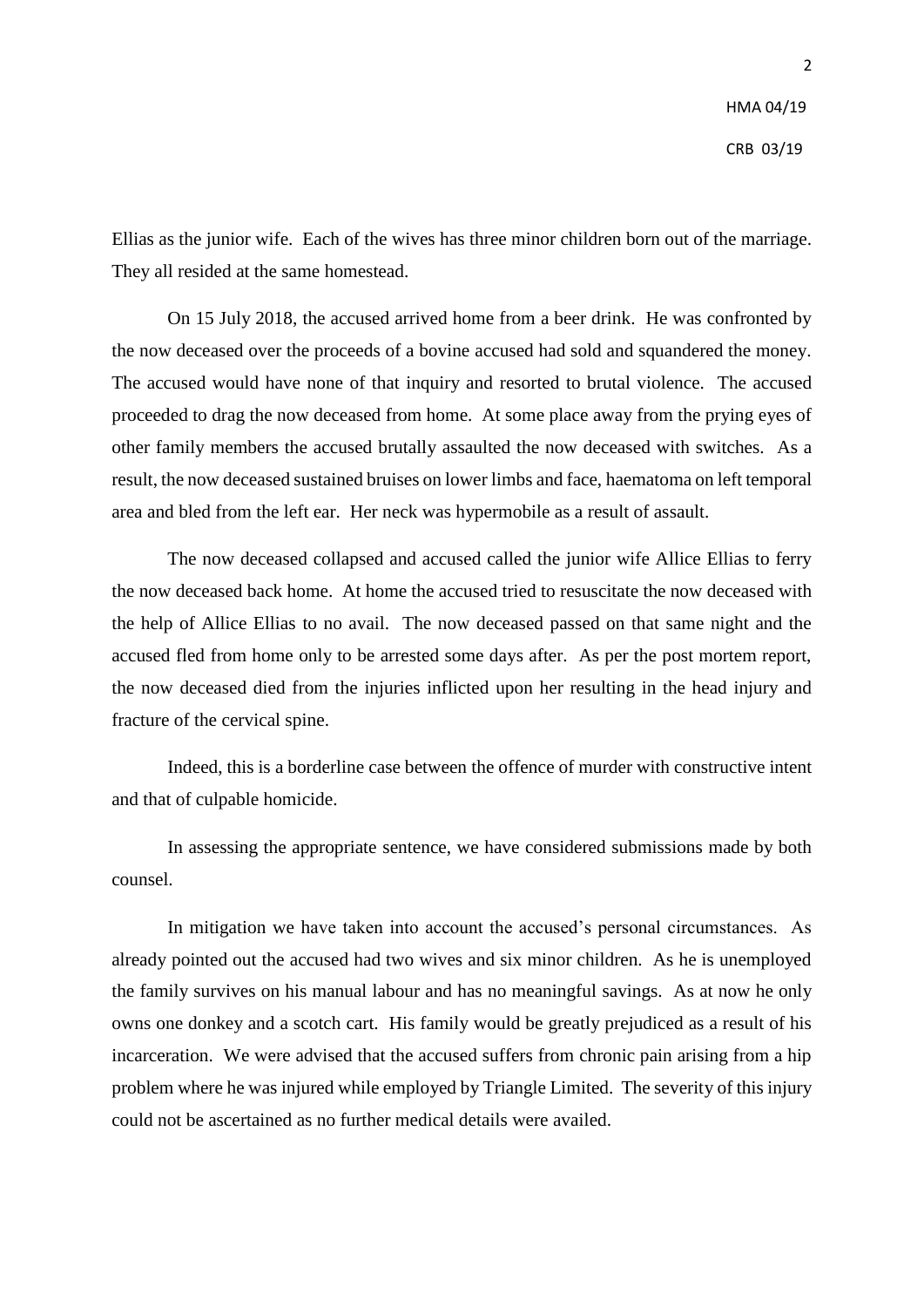It is in accused's favour that he has no previous criminal record. We are therefore inclined to exercise some leniency with the hope that he would reform and desist from further crime.

This matter has been finalised in a very short time simply because the accused decided to accept his wrongful conduct. A plea of guilty should therefore be seriously considered as a mitigatory factor. This matter had been set for two days but was finalised within few minutes. The witnesses who were present were excused and saved the trauma of facing the accused while testifying as most of them are accused's relatives, like his brother, son and second wife. The scarce state resources have also not been wasted. For all these reasons we are obliged to reduce whatever sentence we are inclined to impose and or to suspend part of the overall sentence to give effect to the plea of guilty.

The accused has suffered from a pre-trial incarceration of six months and has not been granted bail pending trial. While in custody, the now deceased's relatives caused the accused's relatives to surrender some of the accused's assets as compensation. These included nine cattle, twelve goats, four bales of cotton, 2 tonnes of maize and R5000.00 While this can never be compared to the loss of life we cannot close our eyes to the fact that accused has somehow atoned for his criminal conduct. Indeed, the accused through counsel profusely apologised for his conduct. It is worth noting that accused shall forever live with the stigma that he is responsible for the demise of his wife. Worse still he will have to explain this also to the children he had with the now deceased.

It is however unfortunate and very saddening that many couples are losing their lives at the hands of their spouses who are expected not only to love them but to protect them. The sanctity of human life can never be over emphasised and human blood is sacred. Another worrying issue is that such cases are very prevalent hence the need for deterrent sentences if we are to tame this tide.

Domestic violence should not be condoned at all. This explains why the state has specifically enacted the Domestic Violence Act Cap 5:16 to specifically address this scourge.